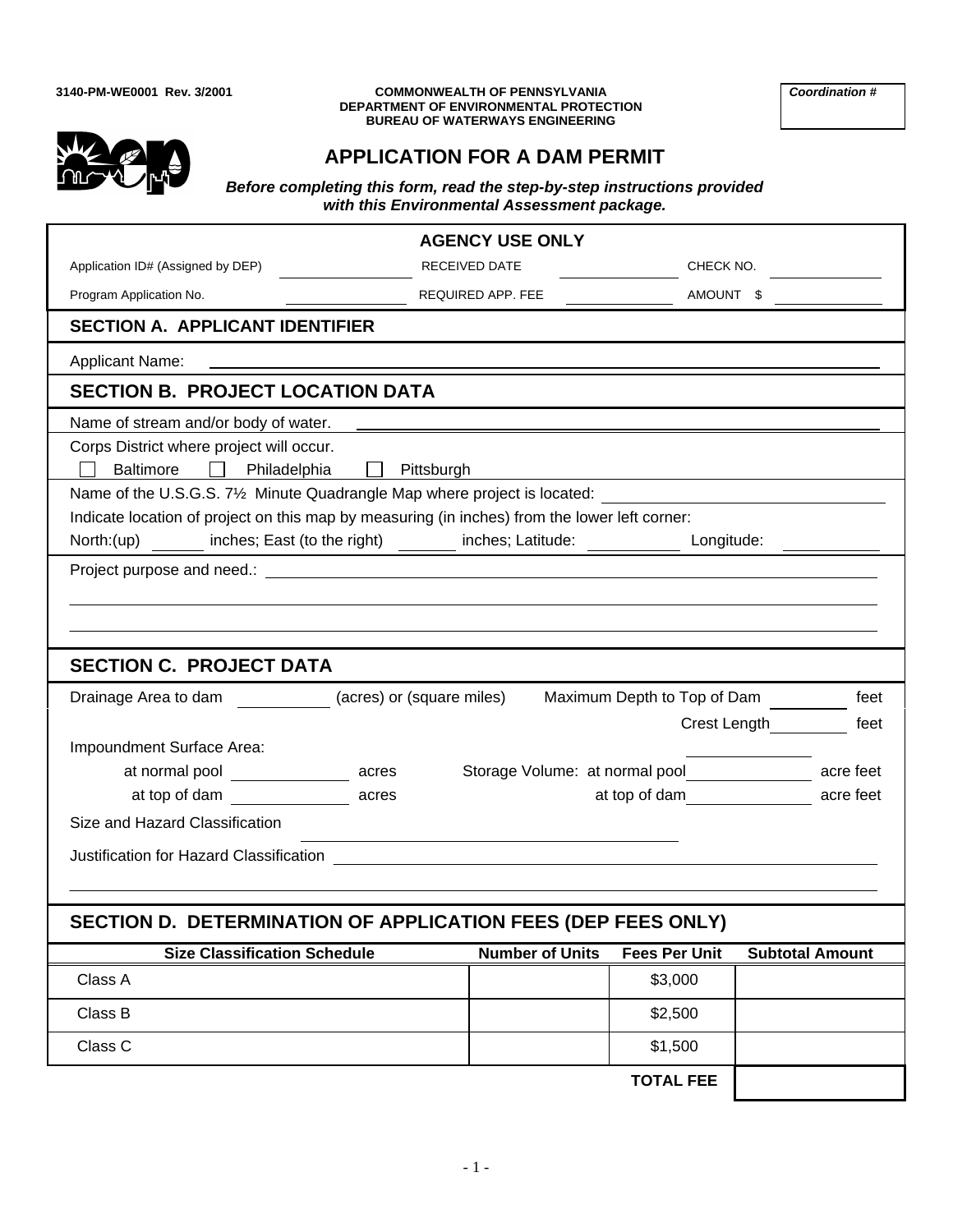### **SECTION E. APPLICATION COMPLETENESS CHECKLIST**

(Applicant must place an entry - Y = Yes, N = No, N/A = Not Applicable - in each left side column space. See Sections 105.13, 105.14, and 105.15 for additional details.

|     | <b>REQUIREMENT</b>                                                                                                                                                                                                                | <b>Applicant Entry</b> | <b>DEP Use Only</b> |
|-----|-----------------------------------------------------------------------------------------------------------------------------------------------------------------------------------------------------------------------------------|------------------------|---------------------|
| 1.  | Permit application properly signed, sealed and witnessed                                                                                                                                                                          |                        |                     |
| 2.  | Completed Permit Application and General Information Form                                                                                                                                                                         |                        |                     |
| 3.  | Application Fee payable to "Commonwealth of Pennsylvania" (see Section D)                                                                                                                                                         |                        |                     |
| 4.  | Copies and proof of receipt - Act 14 notification                                                                                                                                                                                 |                        |                     |
| 5.  | <b>Cultural Resource Notice</b>                                                                                                                                                                                                   |                        |                     |
| 6.  | Completed and approved Supplement No. 1 Form (PNDI search)                                                                                                                                                                        |                        |                     |
| 7.  | Site Plan (including cross sections and location maps)                                                                                                                                                                            |                        |                     |
| 8.  | Project description narrative                                                                                                                                                                                                     |                        |                     |
| 9.  | Color photographs with map showing locations taken                                                                                                                                                                                |                        |                     |
| 10. | Erosion and Sedimentation Control Plan and approval letter                                                                                                                                                                        |                        |                     |
| 11. | Hydrologic and hydraulic analysis                                                                                                                                                                                                 |                        |                     |
| 12. | Stormwater Management Analysis w/consistency letter                                                                                                                                                                               |                        |                     |
| 13. | Floodplain Management Analysis w/consistency letter                                                                                                                                                                               |                        |                     |
| 14. | <b>Risk Assessment</b>                                                                                                                                                                                                            |                        |                     |
| 15. | <b>Environmental Assessment form</b>                                                                                                                                                                                              |                        |                     |
| 16. | <b>Alternatives Analysis</b>                                                                                                                                                                                                      |                        |                     |
| 17. | Mitigation plan                                                                                                                                                                                                                   |                        |                     |
| 18. | Proof of title or adequate flowage easements                                                                                                                                                                                      |                        |                     |
| 19. | Data on site and construction materials                                                                                                                                                                                           |                        |                     |
| 20. | Design drawings, reports and technical construction specifications                                                                                                                                                                |                        |                     |
| 21. | Emergency Action Plan (May submit after approval of breach analysis)                                                                                                                                                              |                        |                     |
| 22. | Instrument performance monitoring plan                                                                                                                                                                                            |                        |                     |
| 23. | Proof of financial responsibility                                                                                                                                                                                                 |                        |                     |
| 24. | Data on chemical content, viscosity and other characteristics                                                                                                                                                                     |                        |                     |
| 25. | Operation and Maintenance Manual                                                                                                                                                                                                  |                        |                     |
| 26. | Copies of most recent inspection reports                                                                                                                                                                                          |                        |                     |
| 27. | Professional engineer's embossed seal and certification                                                                                                                                                                           |                        |                     |
| 28. | Proposed time for commencement and anticipated start of construction                                                                                                                                                              |                        |                     |
|     | FAILURE TO PROVIDE ALL THE REQUESTED INFORMATION WILL DELAY THE PROCESSING OF THE<br>APPLICATION AND MAY RESULT IN THE APPLICATION BEING PLACED ON HOLD WITH NO ACTION, OR IT MAY<br>BE CONSIDERED WITHDRAWN AND THE FILE CLOSED. |                        |                     |